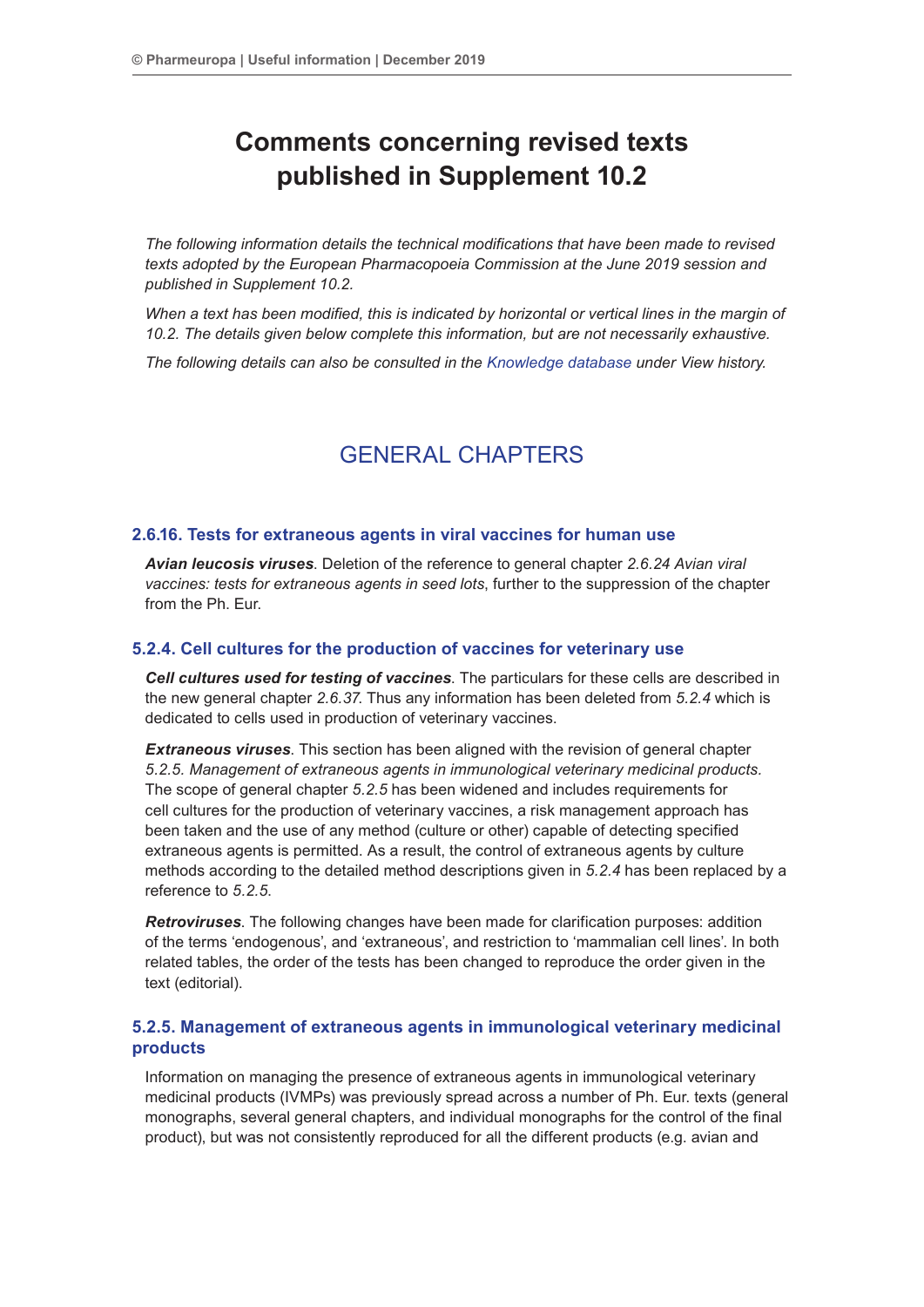mammalian products). This situation developed mainly for historical reasons, and the intention of this revision is to establish a harmonised approach to give greater clarity to users.

All of the existing requirements have been collated and harmonised, and have subsequently been compiled in this general chapter *5.2.5*, which already included a suitable approach to risk management.

Consequently, this general chapter has been revised as outlined below, with the title changed to 'Management of extraneous agents in immunological veterinary products'.

#### *Scope*

The scope has been modified in order to:

- cover all materials (master seeds, substrates - eggs, cells, etc.), whereas previously only certain substances (sera, trypsin, etc.) were covered. This extension should allow manufacturers to test only when justified, and with fit-for-purpose testing methods, thereby reducing the overall number of tests performed on the final product.

- include the entire production process, from the sourcing of starting materials to the final product stage, in order to have a coherent and rational approach, and to avoid double testing or gaps in the testing strategy.

 - restrict the text to living replicative extraneous agents, the purpose of which is to ensure safety with regard to this type of contaminant. Previously, this general chapter also included identification of an immune response to inactivated extraneous agents to address epidemiological or regulatory concerns. This has been deleted from the revised chapter as the focus has changed. Management of inactivated extraneous agents is covered by a statement in the general monograph *Vaccines for veterinary use (0062)*, under general provisions in the Production section.

#### *Risk management*

The section has been revised to give additional information on the impact of the manufacturing process on the management of extraneous agents.

Under Risk assessment (section 3-1), the term 'country of origin' has been replaced by 'region or country of origin' in order to additionally cover cases within defined regions that may include several countries, or parts of countries that are not defined by existing borders.

Under Risk control (section 3-2), requirements for final product testing have been introduced. A decision tree is given in Annex II as an example to illustrate the new approach, but is not meant to cover all possible cases.

The requirements regarding bacteria, fungi and mycoplasma were not repeated in this general chapter, and the related thresholds in both cases are provided in the general monographs *Vaccines for veterinary use (0062)* and *Immunosera for veterinary use (0030)* or specific monographs.

#### *Control measures*

The section has been revised and consists of 3 parts.

Section 4-1 focuses on starting materials, and requirements for donor animals used for the production of IVMPs is included in section 4-1-1-2-3.

Section 4-2 focuses on production, and section 4-2-2. Removal or inactivation of extraneous agents during production includes a summary of good manufacturing practice and information transferred from the general monograph *Vaccines for veterinary use (0062)*.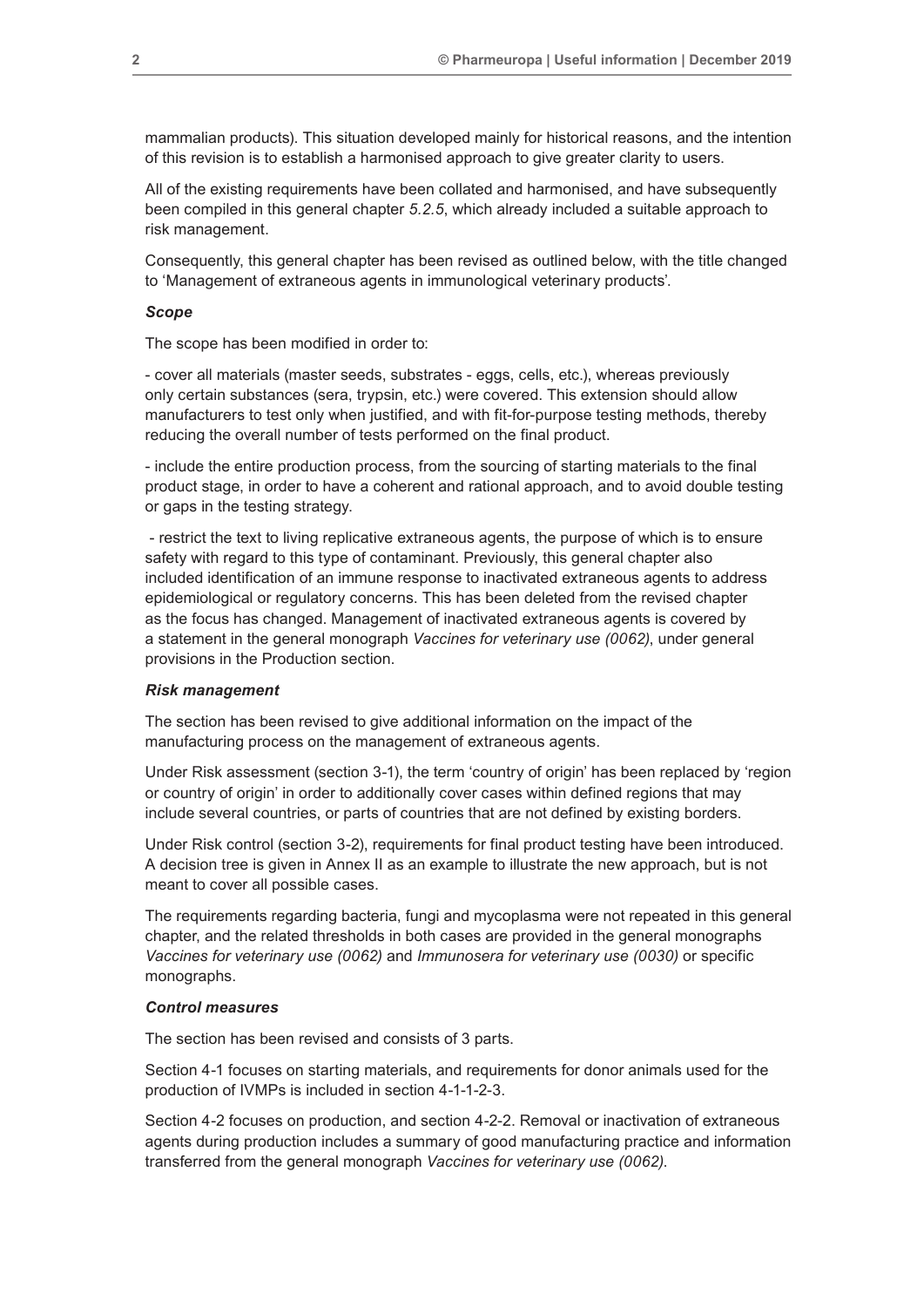Section 4-3 is a new section on methods of detection of extraneous agents, and allows the use of new technologies, particularly *in vitro* methods, when appropriate. Section 4-3-1 focuses on general prerequisites and includes an introduction outlining the general principles and an updated approach to the requirements, with particular reference to *in vitro* tests and molecular methods. Section 4-3-2 focuses on test-specific information, and lists requirements for newly described methods (i.e. molecular methods), including a reference to the new general chapter *2.6.37. Principles for the detection of extraneous viruses in IVMPs* using culture methods.

#### *Annex*

Annex I is a compilation of 2 lists, with the first being a list of extraneous agents of interest that consolidates the list of avian agents already published in the Ph. Eur. The second is the list of mammalian and fish agents which are currently outlined in the EMA guideline on requirements for the production and control of IVMPs (EMA/CVMP/IWP/206555/2010-Rev.1). Both lists have been updated recently and it has been agreed to have a single reference list within the Ph. Eur.

The list of avian agents comprises a general list of avian agents with additional lists for chickens, ducks, geese, turkeys and pigeons.

# **5.2.13. Healthy chicken flocks for the production of inactivated vaccines for veterinary use**

Revised following the change in title of general chapter *5.2.5*. (editorial).

# GENERAL MONOGRAPHS

## **Immunosera for veterinary use (0030)**

*Batch tests, and Tests / Extraneous agents*: These sections have been revised to take into account the modifications in the revised general chapter *5.2.5* as part of the new approach for extraneous agent testing. If PCR and egg inoculation methods give equivalent results, *in vitro* methods such as PCR are the preferred option and are therefore encouraged. Cell culture methods are described in the new general chapter *2.6.37* referred to in this general monograph.

### **Vaccines for veterinary use (0062)**

The general monograph has been revised to:

– move the requirements regarding extraneous agents to the revised chapter *5.2.5* and, in doing this, update the approach to the testing for extraneous agents in immunological veterinary medicinal products; in particular a reference to risk management is included and the use of any suitable culture or other method capable of detecting specified extraneous agents is allowed; this is a move from a prescriptive to a scientifically sound and targeted approach, which has the advantage of being more flexible and uses proven, fit-for-purpose methods; this approach is expected to further define quality levels of immunological veterinary medicinal products and reduce the overall and in particular *in-vivo* tests performed;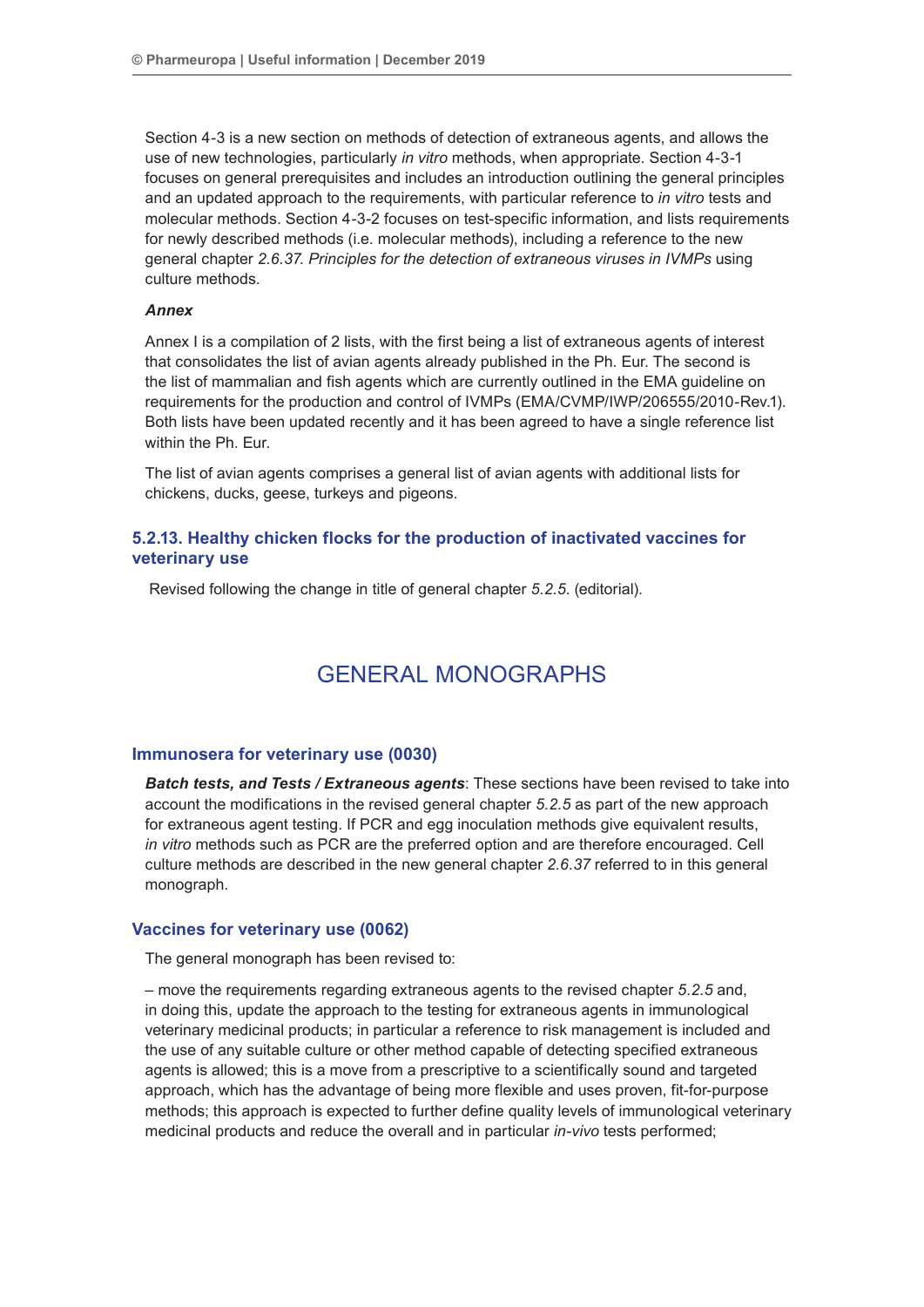- allow identification of live vaccines by any suitable method (instead of using an immunostaining/neutralisation test in cultures - cells or SPF eggs - with a monospecific antiserum or monoclonal antibodies) ;

- continue to allow the use of antibiotics during vaccine production, but request justification for such use.

A section-by-section breakdown of the revision is outlined below.

*Production/General provisions* (section 2). Reference to epizootic eradication programmes has been moved from general chapter *5.2.5*, thereby allowing the test for specified extraneous agents to be deleted from individual monographs.

*Starting material* (section 2-1). Requirements regarding extraneous agent testing have been moved to revised general chapter *5.2.5*.

*Media used for seed culture preparation and for production* (section 2-1-2). 'Country of origin' has been replaced by 'region or country of origin' in line with the wording published in general chapter *5.2.5*. The use of antibiotics during vaccine production is still allowed (generally restricted to cell culture fluids and other media, egg inoculation and material harvested from tissues and embryonated eggs), but must be justified.

*Seed lots/Absence of extraneous viruses* (section 2-1-3-2-6). The detailed descriptions of the methodologies to follow when using culture methods (including expansion/preparation of the cells and virus seeds prior to testing) for extraneous agent testing have been replaced by general guidance; this is explained in the chapter *5.2.5* dedicated to the management of extraneous agents. This provides greater flexibility, but does not preclude the continued use of the current approach, provided the general principles described in the new approach are fulfilled and the updated list of extraneous agents proposed in Annex I of revised general chapter *5.2.5* is considered. The requirements are not repeated in individual monographs, as requirements given in general monographs apply to all products covered in their definition.

*Substances* (section 2-1-4). This section covers the substances used for the preparation of vaccines and refers to the basic requirements given in general chapter *5.2.5*, or in the relevant monographs.

**Preparation of the vaccine** (section 2-3). The wording used has been clarified (editorial).

*Identification* (section 3-1). This section has been revised to allow the use of any suitable method for live vaccines. A similar exercise had already been carried out for inactivated vaccines (see revised text published in the 9th Edition of the Ph. Eur.). The same change has been made in the relevant revised individual monographs.

*Extraneous agents* (section 3-9). This has been revised to refer to general chapter *5.2.5* instead of having a prescriptive and detailed test method.

# VACCINES FOR HUMAN USE

#### **Influenza vaccine (live, nasal) (2772)**

*Avian leucosis viruses*. Deletion of references to general chapter *2.6.24 Avian viral vaccines: tests for extraneous agents in seed lots*, further to the suppression of the chapter from the Ph. Eur.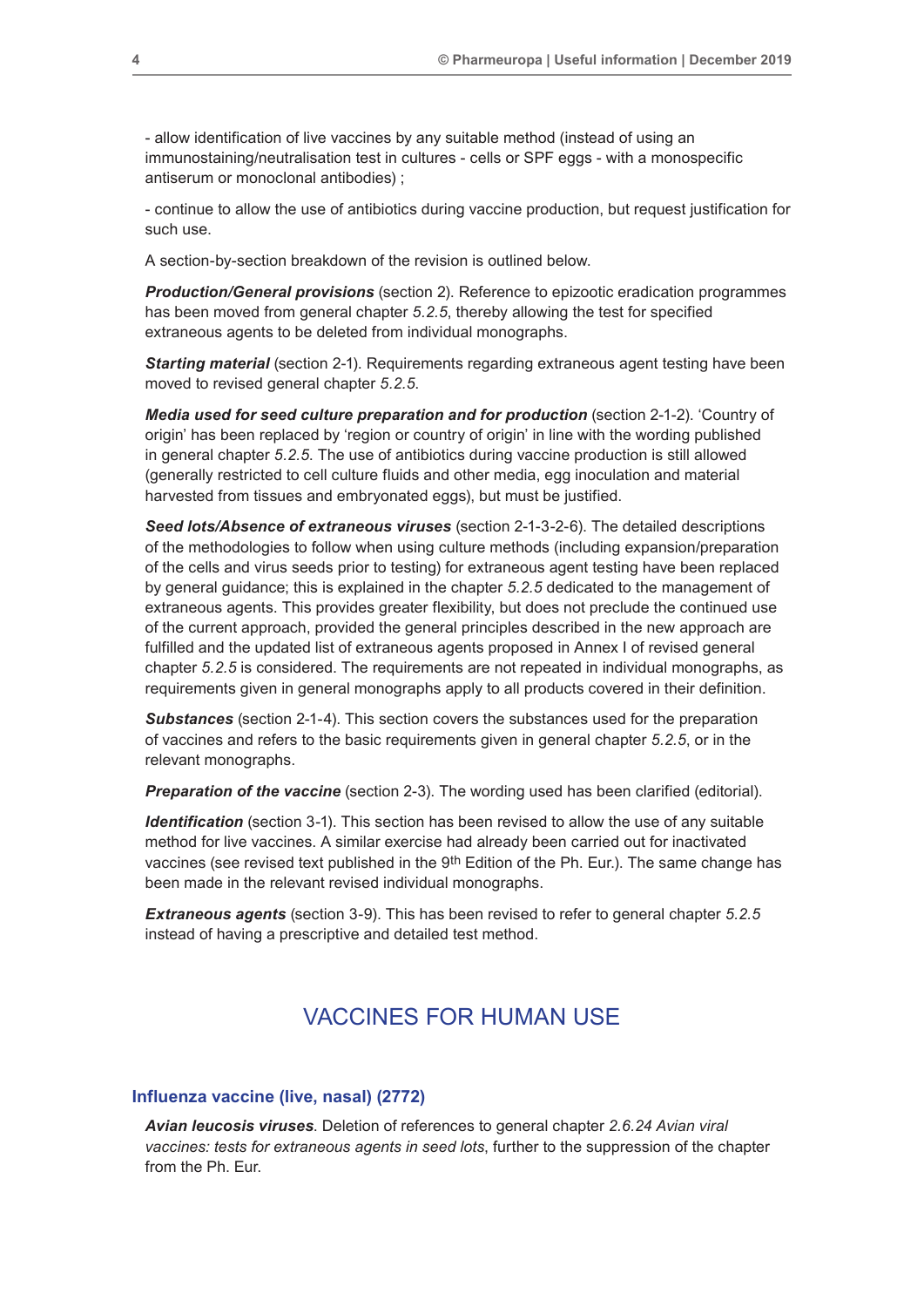#### **Yellow fever vaccine (live) (0537)**

*Avian leucosis viruses*. Deletion of references to general chapter *2.6.24 Avian viral vaccines: tests for extraneous agents in seed lots*, further to the suppression of the chapter from the Ph. Eur.

# VACCINES FOR VETERINARY USE

## **Aujeszky's disease vaccine (inactivated) for pigs (0744)**

*Extraneous agents*. The section Specified extraneous agents (section 3-4) has been deleted. Instead, a requirement that vaccines do not interfere with national disease eradication programmes has been added to the general monograph *Vaccines for veterinary use (0062)*.

#### **Aujeszky's disease vaccine (live) for pigs for parenteral administration (0745)**

**Extraneous agents** (section 3-4): protocol for testing in cell cultures deleted and reference to general chapter *5.2.5* added instead.

#### **Avian infectious bronchitis vaccine (inactivated) (0959)**

*Extraneous agents*. In line with general chapter *5.2.5*, the section Seed lots/Extraneous agents (section 2-3) has been deleted. The related requirements figure in the general monograph *Vaccines for veterinary use (0062).*

#### **Avian infectious bronchitis vaccine (live) (0442)**

**Identification** (section 3-1). Revised to allow the use of any suitable method.

*Extraneous agents*. In line with general chapter *5.2.5*, revised as follows:

- Seed lots/Extraneous agents (section 2-3). Deleted as the requirements are given in the revised general monograph *Vaccines for veterinary use (0062)*.

- Extraneous agents (section 3-4). Revised to refer to general chapter *5.2.5*.

#### **Avian infectious bursal disease vaccine (inactivated) (0960)**

*Extraneous agents*. In line with general chapter *5.2.5,* the section Seed lots/Extraneous agents (section 2-3) has been deleted. The related requirements figure in the general monograph *Vaccines for veterinary use (0062).*

### **Avian infectious bursal disease vaccine (live) (0587)**

*Identification* (section 3-1). Revised to allow the use of any suitable method.

*Extraneous agents*. In line with general chapter *5.2.5*, revised as follows:

- Seed lots/Extraneous agents (section 2-3). Deleted as the requirements are given in the revised general monograph *Vaccines for veterinary use (0062)*.

- Extraneous agents (section 3-4). Revised to refer to general chapter *5.2.5*.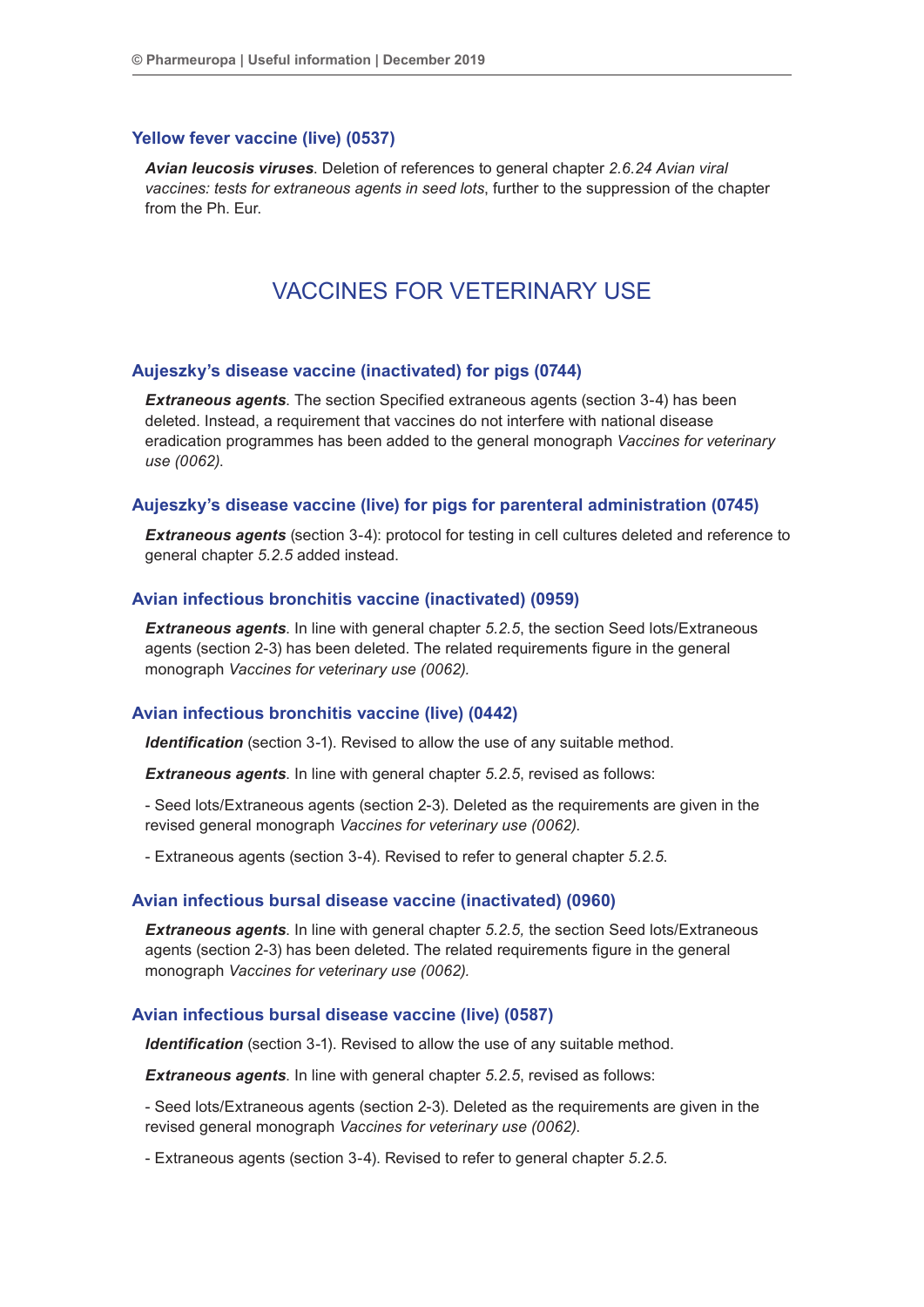#### **Avian infectious encephalomyelitis vaccine (live) (0588)**

*Identification* (section 3-1). Revised to allow the use of any suitable method.

*Extraneous agents*. In line with general chapter *5.2.5*, revised as follows:

- Seed lots/Extraneous agents (section 2-3). Deleted as the requirements are given in the revised general monograph *Vaccines for veterinary use (0062)*.

- Extraneous agents (section 3-4). Revised to refer to general chapter *5.2.5*.

#### **Avian infectious laryngotracheitis vaccine (live) (1068)**

*Identification* (section 3-1). Revised to allow the use of any suitable method.

**Extraneous agents.** In line with general chapter 5.2.5, revised as follows:

- Seed lots/Extraneous agents (section 2-3). Deleted as the requirements are given in the revised general monograph *Vaccines for veterinary use (0062)*.

- Extraneous agents (section 3-4). Revised to refer to general chapter *5.2.5*.

#### **Avian paramyxovirus 3 vaccine (inactivated) for turkeys (1392)**

*Extraneous agents*. In line with general chapter *5.2.5*, the section Seed lots/Extraneous agents (section 2-3) has been deleted. The related requirements figure in the general monograph *Vaccines for veterinary use (0062).*

#### **Avian viral tenosynovitis vaccine (live) (1956)**

**Identification** (section 3-1). Revised to allow the use of any suitable method.

*Extraneous agents*. In line with general chapter *5.2.5*, revised as follows:

- Seed lots/Extraneous agents (section 2-3). Deleted as the requirements are given in the revised general monograph *Vaccines for veterinary use (0062)*.

- Extraneous agents (section 3-4). Revised to refer to general chapter *5.2.5*.

#### **Bovine parainfluenza virus vaccine (live) (1176)**

**Identification** (section 3-1). Revised to allow the use of any suitable method.

*Extraneous agents* (section 3-4): protocol for testing in cell cultures deleted and reference to general chapter *5.2.5* added instead.

#### **Bovine respiratory syncytial virus vaccine (live) (1177)**

*Identification* (section 3-1). Revised to allow the use of any suitable method.

**Extraneous agents** (section 3-4): protocol for testing in cell cultures deleted and reference to general chapter *5.2.5* added instead.

#### **Calf coronavirus diarrhoea vaccine (inactivated) (1953)**

*Extraneous agents*. The section Specified extraneous agents (section 3-4) has been deleted, based on data provided by manufacturers. Instead a requirement that vaccines do not interfere with national disease eradication programmes has been added to the general monograph *Vaccines for veterinary use (0062).*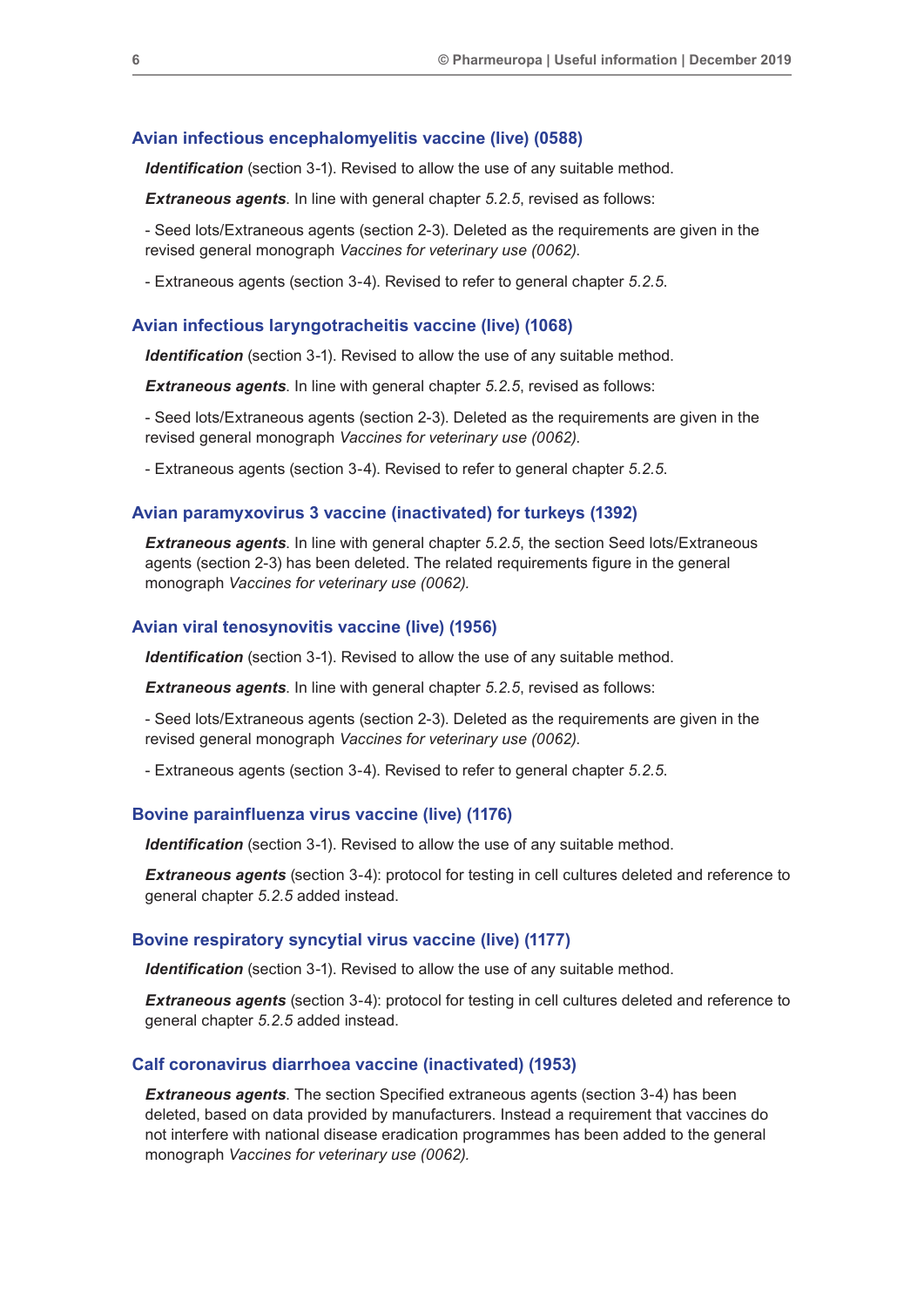#### **Calf rotavirus diarrhoea vaccine (inactivated) (1954)**

*Extraneous agents*. The section Specified extraneous agents (section 3-4) has been deleted, based on data provided by manufacturers. Instead, a requirement that vaccines do not interfere with national disease eradication programmes has been added to the general monograph *Vaccines for veterinary use (0062).*

#### **Canine adenovirus vaccine (live) (1951)**

*Identification* (section 3-1). Revised to allow the use of any suitable method.

*Extraneous agents* (section 3-4): protocol for testing in cell cultures deleted and reference to general chapter *5.2.5* added instead.

#### **Canine distemper vaccine (live) (0448)**

**Identification** (section 3-1). Revised to allow the use of any suitable method.

*Extraneous agents* (section 3-4): protocol for testing in cell cultures deleted and reference to general chapter *5.2.5* added instead.

#### **Canine parainfluenza virus vaccine (live) (1955)**

*Identification* (section 3-1). Revised to allow the use of any suitable method.

**Extraneous agents** (section 3-4): protocol for testing in cell cultures deleted and reference to general chapter *5.2.5* added instead.

#### **Canine parvovirosis vaccine (live) (0964)**

**Identification** (section 3-1). Revised to allow the use of any suitable method.

*Extraneous agents* (section 3-4): protocol for testing in cell cultures deleted and reference to general chapter *5.2.5* added instead.

## **Coccidiosis vaccine (live) for chickens (2326)**

*Extraneous agents*. In line with general chapter *5.2.5*, revised as follows:

- Seed lots/Extraneous agents (section 2-2-2). Deleted as the requirements are given in general monograph *Vaccines for veterinary use (0062)*.

- Freedom from extraneous agents (2-4-3) and Extraneous agents (section 3-4). Revised to refer to general chapter *5.2.5*.

#### **Distemper vaccine (live) for mustelids (0449)**

*Identification* (section 3-1). Revised to allow the use of any suitable method.

*Extraneous agents* (section 3-4): protocol for testing in cell cultures deleted and reference to general chapter *5.2.5* added instead.

#### **Duck plague vaccine (live) (1938)**

*Identification* (section 3-1). Revised to allow the use of any suitable method.

*Extraneous agents*. In line with general chapter *5.2.5*, revised as follows: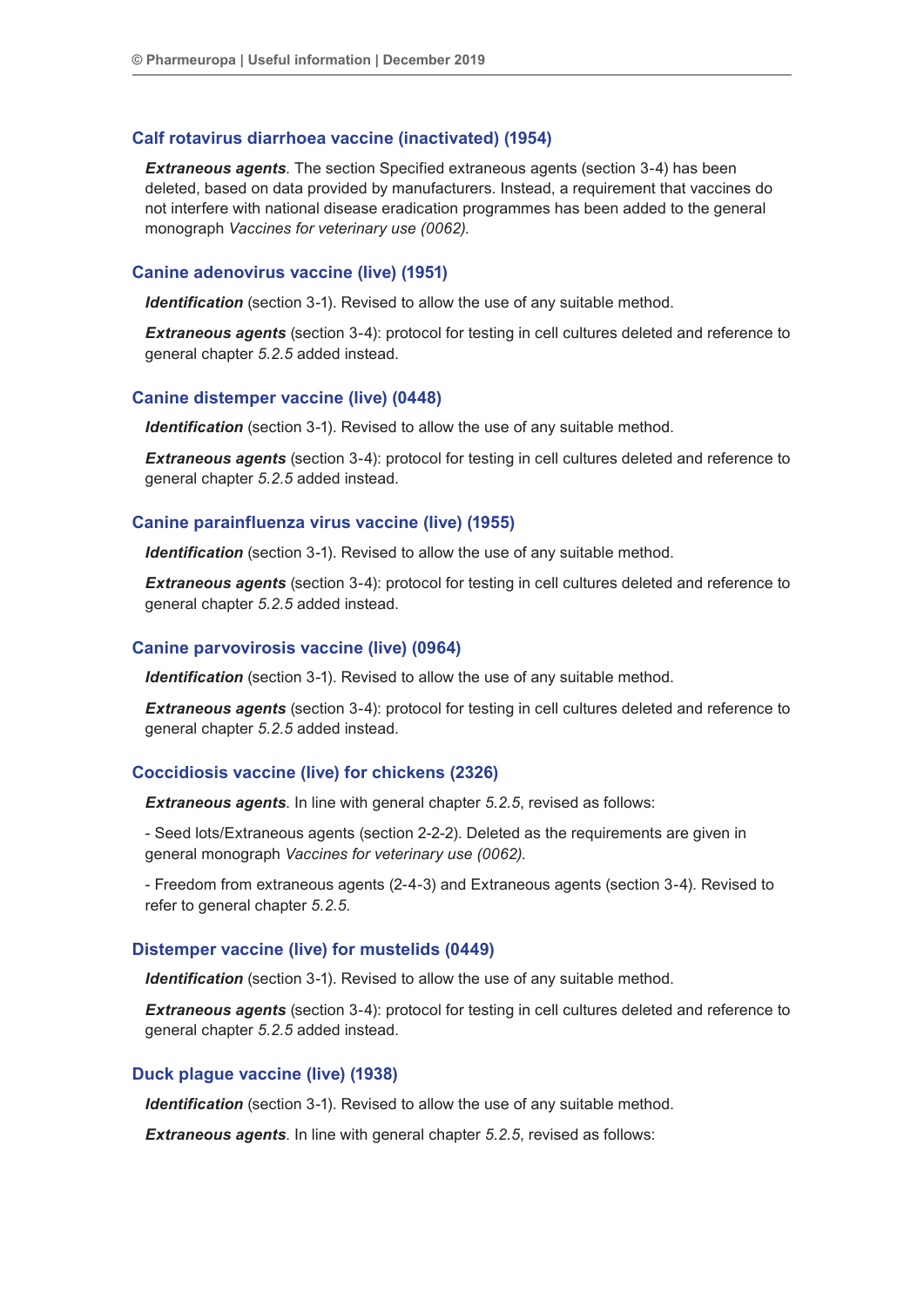- Seed lots/Extraneous agents (section 2-3). Deleted as the requirements are given in the revised general monograph *Vaccines for veterinary use (0062)*.

- Extraneous agents (section 3-4). Revised to refer to general chapter *5.2.5*.

#### **Duck viral hepatitis type I vaccine (live) (1315)**

*Identification* (section 3-1). Revised to allow the use of any suitable method.

*Extraneous agents*. In line with general chapter *5.2.5*, revised as follows:

- Seed lots/Extraneous agents (section 2-3). Deleted as the requirements are given in the revised general monograph *Vaccines for veterinary use (0062)*.

- Extraneous agents (section 3-4). Revised to refer to general chapter *5.2.5*.

#### **Egg drop syndrome '76 vaccine (inactivated) (1202)**

*Extraneous agents*. In line with general chapter *5.2.5*, the section Seed lots/Extraneous agents (section 2-3) has been deleted. The related requirements figure in the general monograph *Vaccines for veterinary use (0062).*

#### **Feline calicivirosis vaccine (live) (1102)**

*Identification* (section 3-1). Revised to allow the use of any suitable method.

**Extraneous agents** (section 3-4): protocol for testing in cell cultures deleted and reference to general chapter *5.2.5* added instead.

#### **Feline infectious enteritis (feline panleucopenia) vaccine (live) (0251)**

**Identification** (section 3-1). Revised to allow the use of any suitable method.

*Extraneous agents* (section 3-4): protocol for testing in cell cultures deleted and reference to general chapter *5.2.5* added instead.

#### **Feline viral rhinotracheitis vaccine (live) (1206)**

**Identification** (section 3-1). Revised to allow the use of any suitable method.

*Extraneous agents* (section 3-4): protocol for testing in cell cultures deleted and reference to general chapter *5.2.5* added instead.

#### **Fowl-pox vaccine (live) (0649)**

*Identification* (section 3-1). Revised to allow the use of any suitable method.

*Extraneous agents*. In line with general chapter *5.2.5*, revised as follows:

- Seed lots/Extraneous agents (section 2-3). Deleted as the requirements are given in the revised general monograph *Vaccines for veterinary use (0062)*.

- Extraneous agents (section 3-4). Revised to refer to general chapter *5.2.5*.

#### **Infectious bovine rhinotracheitis vaccine (live) (0696)**

*Identification* (section 3-1). Revised to allow the use of any suitable method.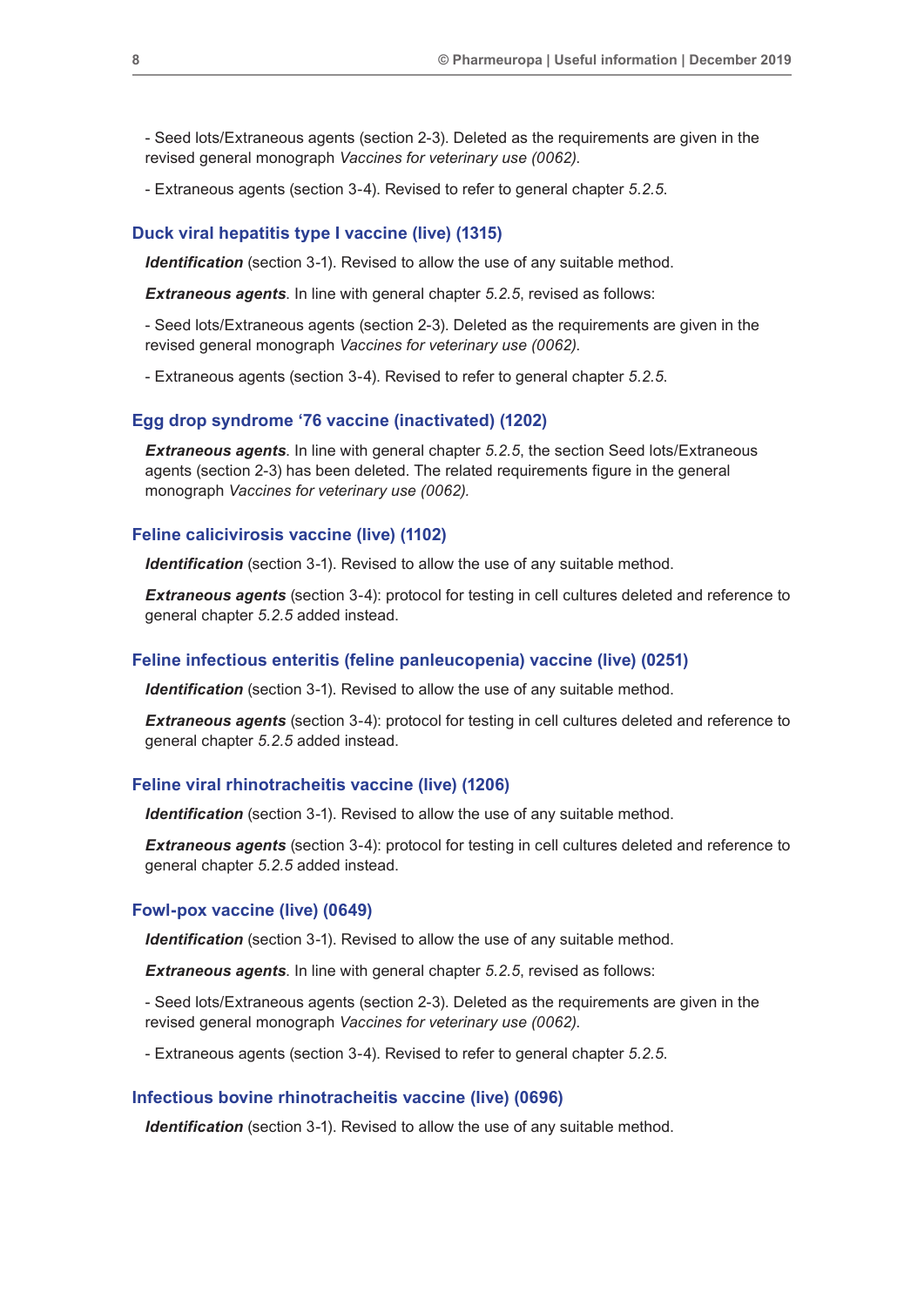**Extraneous agents** (section 3-4): protocol for testing in cell cultures deleted and reference to general chapter *5.2.5* added instead.

# **Infectious chicken anaemia vaccine (live) (2038)**

**Identification** (section 3-1). Revised to allow the use of any suitable method.

*Extraneous agents*. In line with general chapter *5.2.5*, revised as follows:

- Seed lots/Extraneous agents (section 2-3). Deleted as the requirements are given in the revised general monograph *Vaccines for veterinary use (0062)*.

- Extraneous agents (section 3-4). Revised to refer to general chapter *5.2.5*.

#### **Marek's disease vaccine (live) (0589)**

**Identification** (section 3-1). Revised to allow the use of any suitable method.

*Extraneous agents*. In line with general chapter *5.2.5*, revised as follows:

- Seed lots/Extraneous agents (section 2-3). Deleted as the requirements are given in the revised general monograph *Vaccines for veterinary use (0062)*.

- Extraneous agents (section 3-4). Revised to refer to general chapter *5.2.5*.

# **Myxomatosis vaccine (live) for rabbits (1943)**

**Identification** (section 3-1). Revised to allow the use of any suitable method.

*Extraneous agents* (section 3-4). The former test Specified extraneous agents, which was designed to detect rabbit haemorrhagic disease virus, has been deleted as myxomatosis vaccines are grown in cells, and therefore there is no risk of contamination with this virus. The test has been replaced by the section Extraneous agents, and refers to general chapter *5.2.5*.

# **Newcastle disease vaccine (inactivated) (0870)**

*Extraneous agents*. In line with general chapter *5.2.5*, the section Seed lots/Extraneous agents (section 2-3) has been deleted. The related requirements figure in the general monograph *Vaccines for veterinary use (0062).*

#### **Newcastle disease vaccine (live) (0450)**

*Identification* (section 3-1). Revised to allow the use of any suitable method.

*Extraneous agents*. In line with general chapter *5.2.5*, revised as follows:

- Seed lots/Extraneous agents (section 2-3). Deleted as the requirements are given in the revised general monograph *Vaccines for veterinary use (0062)*.

- Extraneous agents (section 3-4). Revised to refer to general chapter *5.2.5*.

#### **Porcine parvovirosis vaccine (inactivated) (0965)**

*Extraneous agents*. The section Specified extraneous agents (section 3-4) has been deleted, based on data provided by manufacturers. Instead, a requirement that vaccines do not interfere with national disease eradication programmes has been added to the general monograph *Vaccines for veterinary use (0062)*.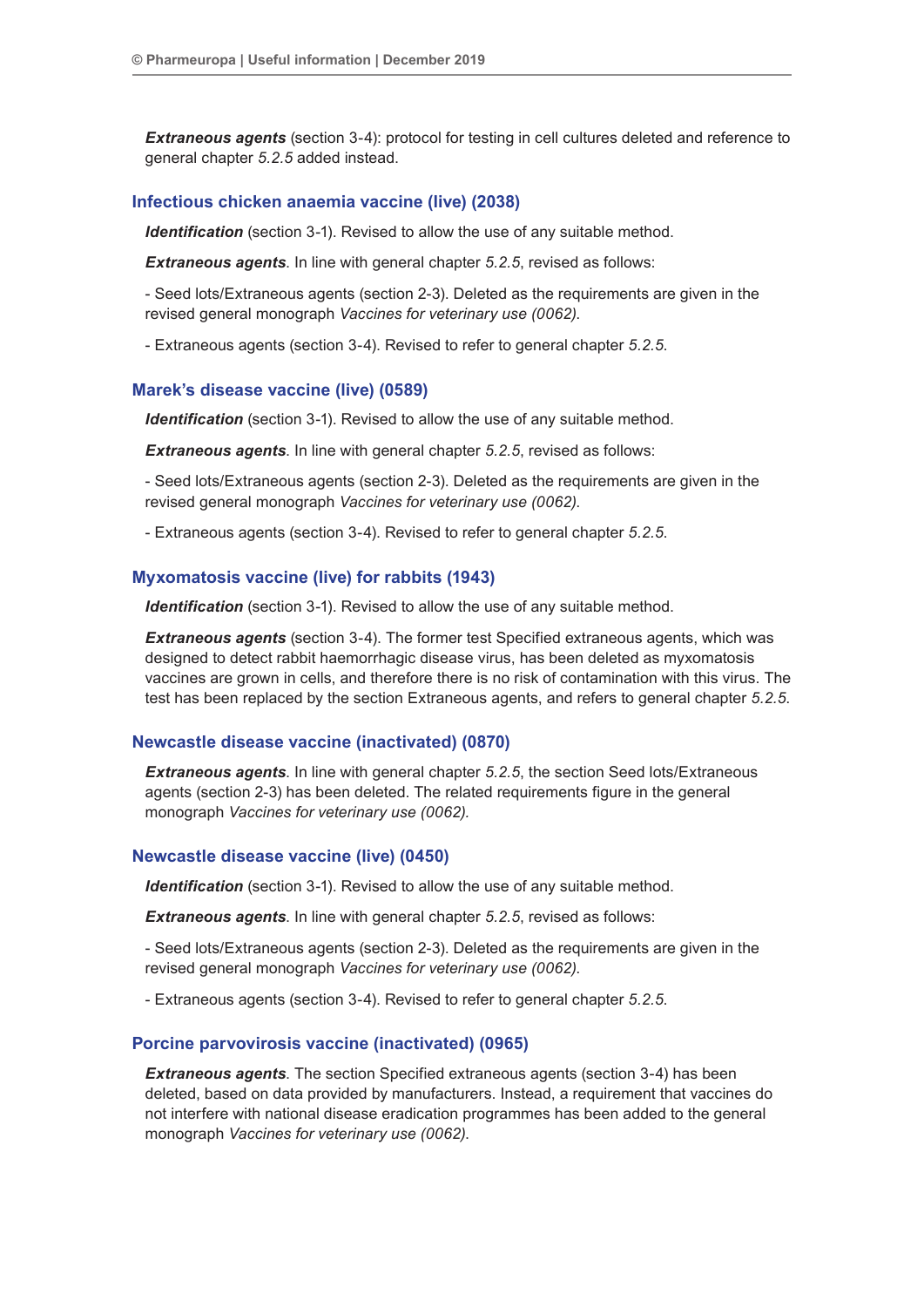# **Rabbit haemorrhagic disease vaccine (inactivated) (2325)**

*Extraneous agents*. Preparation of the vaccine (section 2-1). updated to refer to general chapter *5.2.5*, in which section 4-1-1-2-3.

- Seed lots/Extraneous agents (section 2-2). Deleted as the requirements are given in the general monograph *Vaccines for veterinary use (0062)*.

- Residual live virus (sections 2-4-1 and 3-3). Revised to make clear that healthy stocks must comply with the requirements described in section 4-1-1-2-3. Animals of general chapter *5.2.5*.

#### **Rabies vaccine (live, oral) for foxes and raccoon dogs (0746)**

*Substrate for virus propagation/Cell cultures* (section 2-2-1). The second sentence has been deleted because when cell cultures comply with the requirements of general chapter *5.2.4*, they are free from extraneous agents and therefore also free from rabies virus (editorial).

**Extraneous agents** (section 3-4): protocol for testing in cell cultures deleted and reference to general chapter *5.2.5* added instead.

#### **Swine-fever vaccine (live, prepared in cell cultures), classical (0065)**

**Identification** (section 3-1). Revised to allow the use of any suitable method.

*Extraneous agents* (section 3-4): protocol for testing in cell cultures deleted and reference to general chapter *5.2.5* added instead.

#### **Turkey infectious rhinotracheitis vaccine (live) (2461)**

*Identification* (section 3-1). Revised to allow the use of any suitable method.

*Extraneous agents*. In line with general chapter *5.2.5*, revised as follows:

- Seed lots/Extraneous agents (section 2-3). Deleted as the requirements are given in the revised general monograph *Vaccines for veterinary use (0062)*.

- Extraneous agents (section 3-4). Revised to refer to general chapter *5.2.5*.

# MONOGRAPHS

#### **Clomifene citrate (0997)**

*Content*: section updated to indicate content of (*Z*)-isomer and test method moved from Tests to Assay accordingly.

*Related substances*: impurity specifications updated to reflect current quality of approved medicinal products on European market; explicit criterion for unspecified impurities introduced in line with requirements of general monograph *Substances for pharmaceutical use (2034)*.

*(Z)-isomer*: test replaced by a more suitable method using less toxic solvents and moved to Assay section.